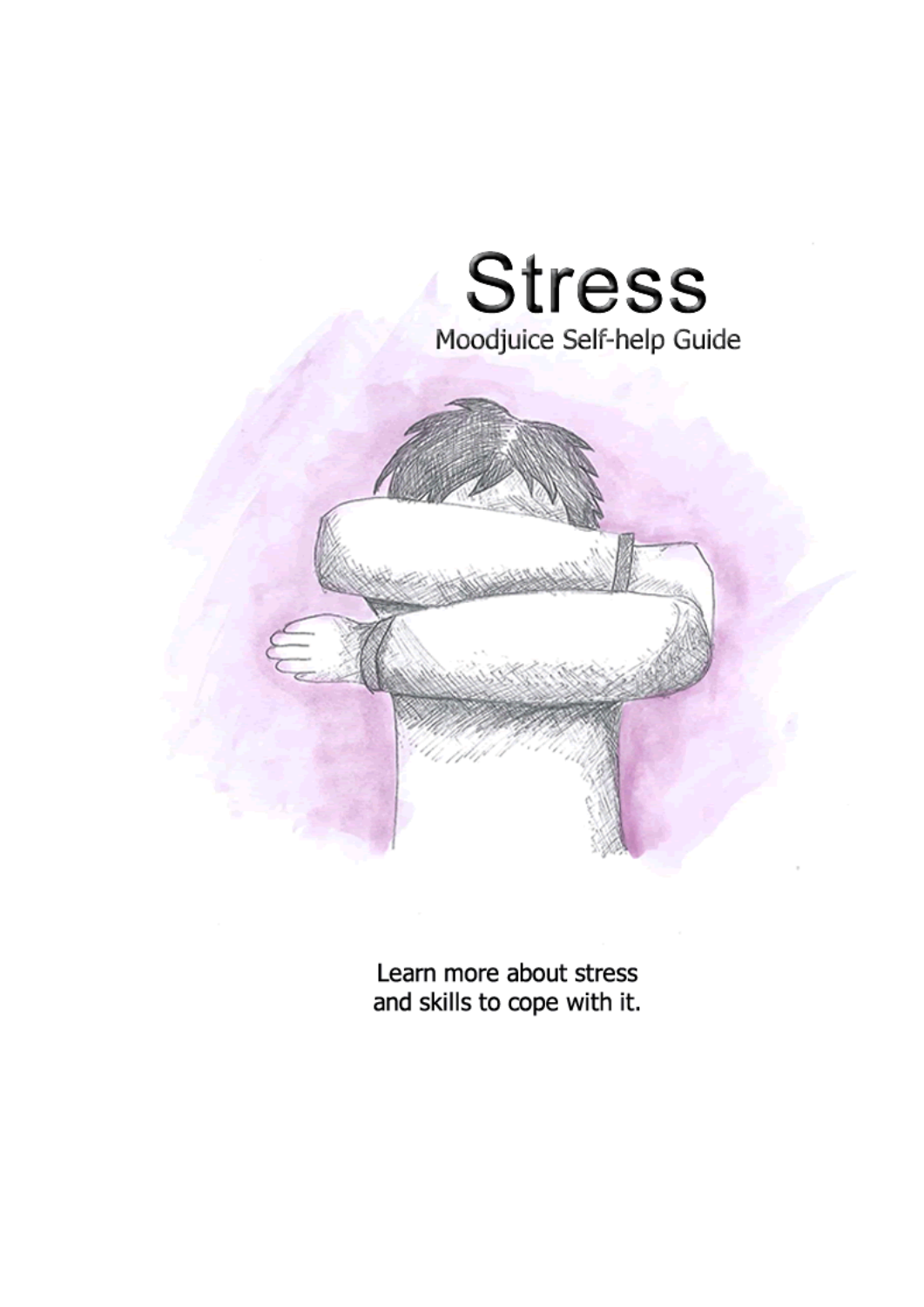# **Self Help for Stress**

- Do you find it a struggle to cope with the demands of everyday life?
- Do you feel like there is too much being demanded of you?
- Do you feel overwhelmed and unable to manage everything required of you?

If the answer to any of these questions is 'yes', you may be experiencing symptoms of stress and you may find this workbook helpful.

This workbook aims to help you to:

- Recognise whether you may be experiencing symptoms of stress.
- Understand what stress is, what causes it and what keeps it going.
- Find ways to understand, manage or overcome your stress.

### **Contents of this Self Help Guide**

Strategies that you could use to overcome your stress:

- 1. Understanding more about stress.
- 2. Learning how to challenge your unhelpful thoughts and see things in a more realistic light.
- 3. Learning how you can feel more relaxed, both physically and mentally.
- 4. Improving your problem solving skills.

When going through this booklet it might be helpful to try out each strategy one at a time, rather than trying to learn them all at once. However, simply take things at your own pace.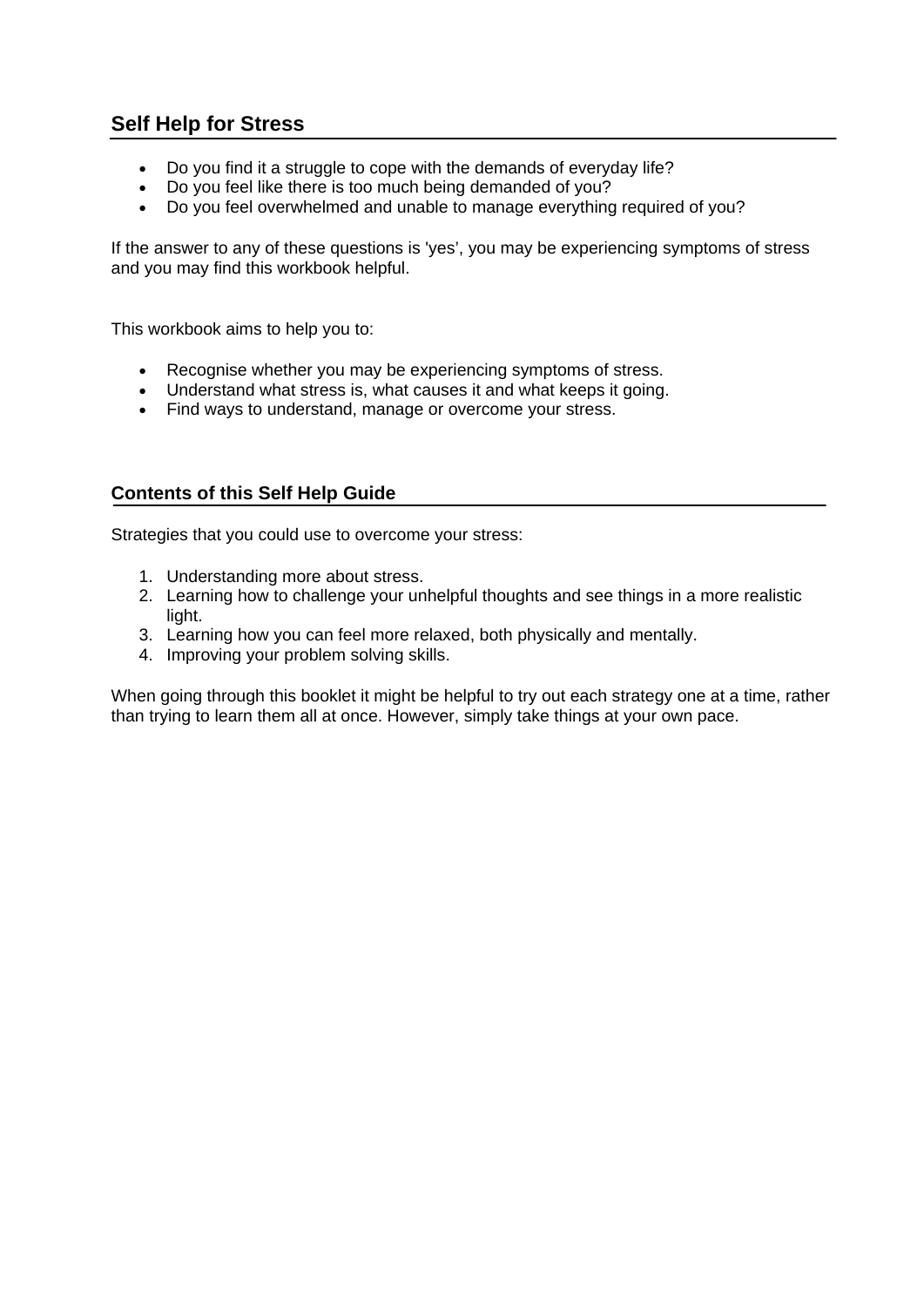# **Do I have symptoms of stress?**

If you experience symptoms of stress it is likely that you will recognise many of the feelings, physical symptoms, thoughts and behaviour patterns described below.

*Please tick the boxes which regularly apply to you.*

| <b>Feelings</b>                                                                                                                          |  |
|------------------------------------------------------------------------------------------------------------------------------------------|--|
| <b>Tense</b><br>Irritable<br>Overwhelmed / Helpless<br>Anxious                                                                           |  |
| <b>Physical Symptoms</b>                                                                                                                 |  |
| Butterflies in stomach<br>Tired / Exhausted<br>Light headed<br>Nausea<br>Poor concentration<br>Disturbed sleep                           |  |
| <b>Thoughts</b>                                                                                                                          |  |
| I won't be able to cope<br>There's no way I'll be able to manage all this<br>I'm going to end up missing something<br>I'm losing control |  |
| <b>Behaviour Patterns</b>                                                                                                                |  |
| Being busy non-stop<br>Easily irritated<br>Finding it difficult to concentrate<br>Being easily distracted<br>Procrastinating             |  |

If you have ticked a number of these boxes it is possible that you are experiencing symptoms of stress. However don't be alarmed, this is a common problem that can be overcome. By following the steps in this workbook, you may be able to learn how to improve your situation.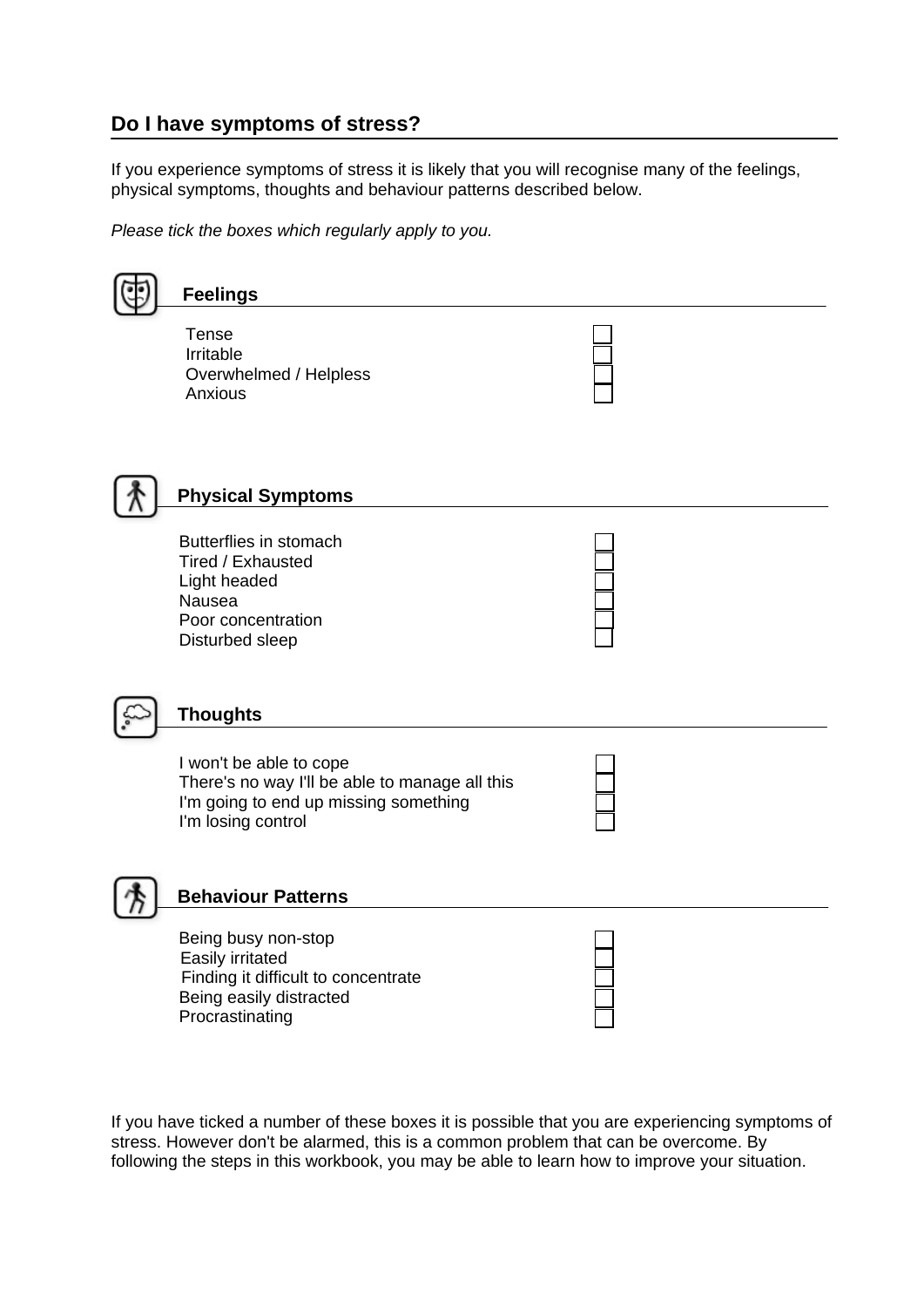# **What is stress?**

Stress is a feeling that we get when struggling to cope with the pressures of life. It can effect people in different ways. What may be stressful for one person may not be for another. Difficult life events or situations can cause a lot of stress. You might feel stressed if you don't have confidence in your own ability to cope.

Stress is a commonly experienced problem. You are likely to know others who have been in a similar situation. There is no need to feel embarrassed or concerned about stress. Often it can help to tell others about how you feel stressed. They may be able to offer helpful advice and support. Stress is not harmful in itself. You are not weak because you struggle with it. Stress over a long period of time can, however, make us more vulnerable to health problems.

Physical feelings are experienced when your body reacts to stress, fear or anxiety. These symptoms are often referred to as the 'fight or flight' response. This reaction quickly and helpfully prepares the body for action. It prepares us to either protect against or escape danger.

- Making our heart beat faster to supply more blood to our muscles.
- Producing more sweat to cool us down.
- Tensing our muscles getting them ready for action.
- Taking deeper and quicker breaths to supply oxygen to our muscles.
- Shutting down body functions that aren't needed at the time e.g. digestion.
- Racing thoughts quickly narrowing the available options to make a quick response.

In the past such a reaction would have offered us some protection. Preparing us to react quickly in case of predators, and aiding survival as we hunted and gathered food. These days we do not depend so much upon running or fighting as we negotiate difficult circumstances. The symptoms described above are therefore less helpful. They may even end up being quite confusing. Threats like money problems, difficulties at work, unhelpful staff or rude drivers do not require such an extreme physical reaction. These symptoms are not dangerous in themselves. In many ways it is a useful response, but at the wrong time. We need not fear the fight or flight reaction. It is our body's healthy protection system. Understanding this can help you to manage the physical symptoms. You need not worry about them or feel that you need to respond or react. You can allow them to pass, as they will do quite quickly.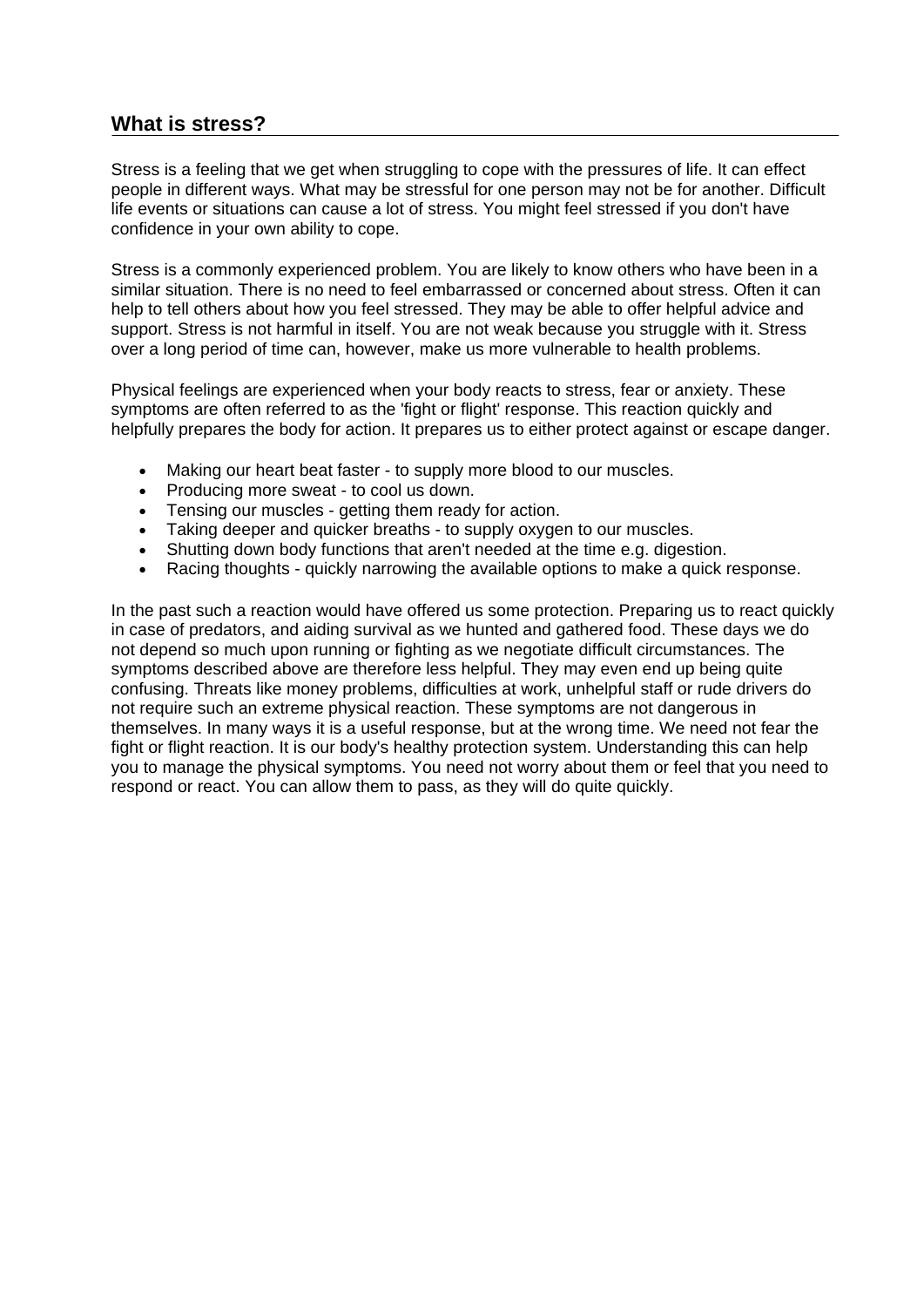| Life Events:                     | Particular life events can cause people significant problems<br>with stress. Difficulties that were previously manageable<br>might also become much more challenging to cope with.<br>For example:                                                                                                                                                                              |
|----------------------------------|---------------------------------------------------------------------------------------------------------------------------------------------------------------------------------------------------------------------------------------------------------------------------------------------------------------------------------------------------------------------------------|
|                                  | Being unemployed or losing a job<br>$\bullet$<br>Divorce or family turmoil<br>$\bullet$<br>Death of a relative or close friend<br>$\bullet$<br>Health problems<br>$\bullet$<br>Getting married<br>$\bullet$<br>Having a baby<br>$\bullet$<br>Starting a new job<br>$\bullet$<br>Financial difficulties (eg debt)<br>$\bullet$<br>Neighbourhood problems (eg noise)<br>$\bullet$ |
| <b>Thinking Styles:</b>          | Stress can make some people feel anxious and low. This can<br>impact how we think about ourselves and other people. We<br>are more likely to think negatively about a situation. It is also<br>common to feel that you are unable to cope. You might think<br>that what is being demanded of you outweighs your ability to<br>manage.                                           |
| <b>Behavioural Explanations:</b> | You may find that you have developed strategies to avoid or<br>escape situations in which you feel stressed. Such a pattern<br>of behaviour may not be realistic or sustainable as a solution.<br>In fact, this can make things worse.                                                                                                                                          |
| <b>Biological Reasons:</b>       | There may be some traits that biologically predispose<br>individuals to experience more stress than others. For<br>example, a high concentration of the stress hormone<br>'cortisol'. Over a period of time this can weaken your immune<br>system. Such findings do not however mean that you can't<br>do something about the difficulties that you are experiencing.           |

In reality it is likely that a combination of all these factors influence someone's stress. However, in some ways it is less important to know what causes stress, and more important to know what stops us moving past it.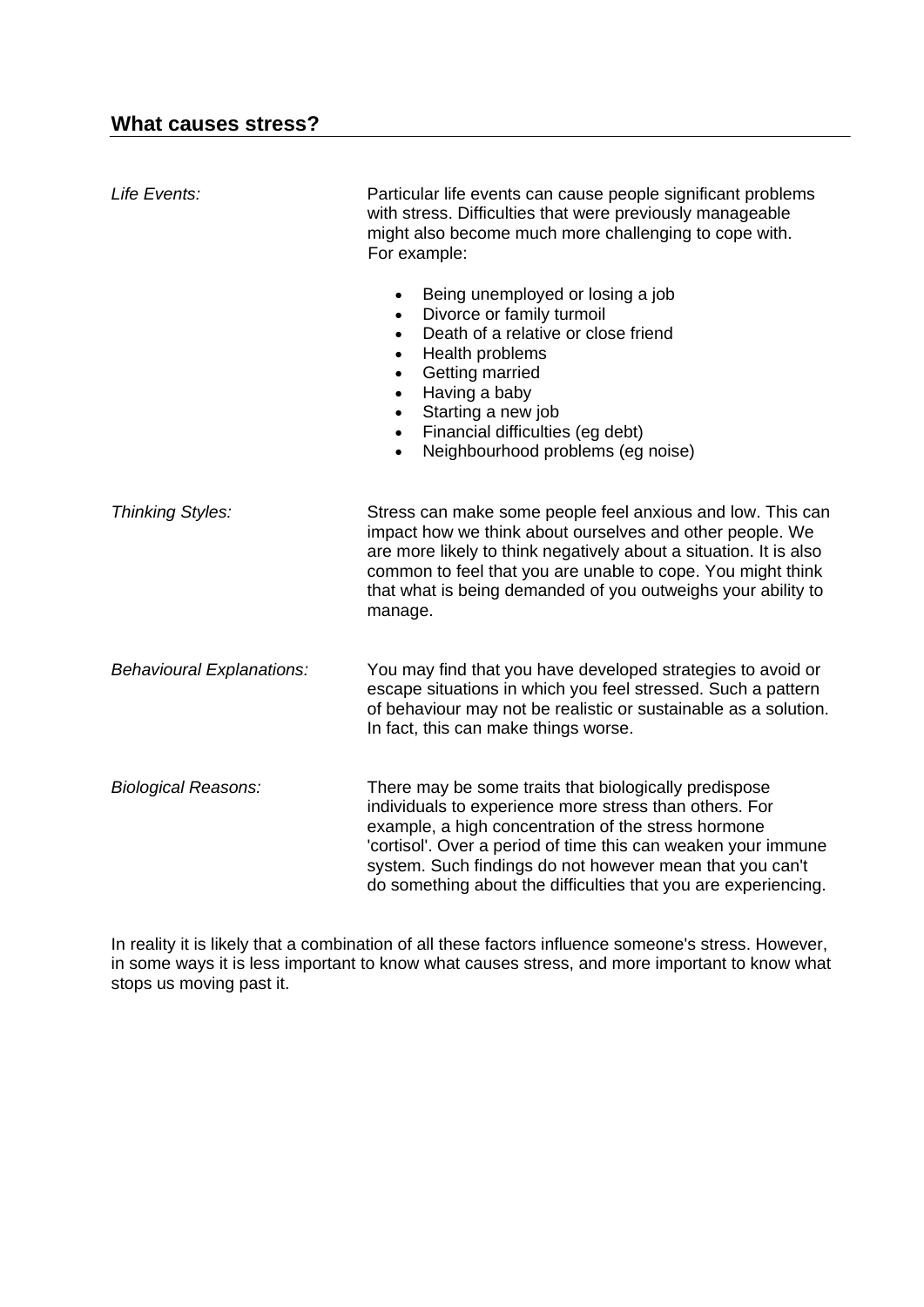# **What keeps stress going?**

Many people who are stressed avoid people, places or situations that they associate with stress. Avoiding problems rather than facing them can make things worse. For example, not replying to communications from friends.

Stress may build up due to factors that are out-with your control. On the other hand, you might have developed a habit of taking on too much work. You may not feel confident saying 'no' when you are asked to take on new projects. There may be things that we can do to manage situations and prevent the stress from getting worse. Take stock of what is demanded of you. Try to realistically assess your ability to cope with these things. It may be possible to rebalance your commitments. Taking practical steps like this can help to resolve at least some of the stress that you experience.

When looking more closely at what stops us overcoming stress, it becomes clear that our behaviour, thoughts, feelings and physical sensations all interact and combine to keep our stress going.

# **Understanding your stress**

Have a look at some of the examples and try to fill in something of your experience. See if you can recognise a similar pattern occurring within yourself.

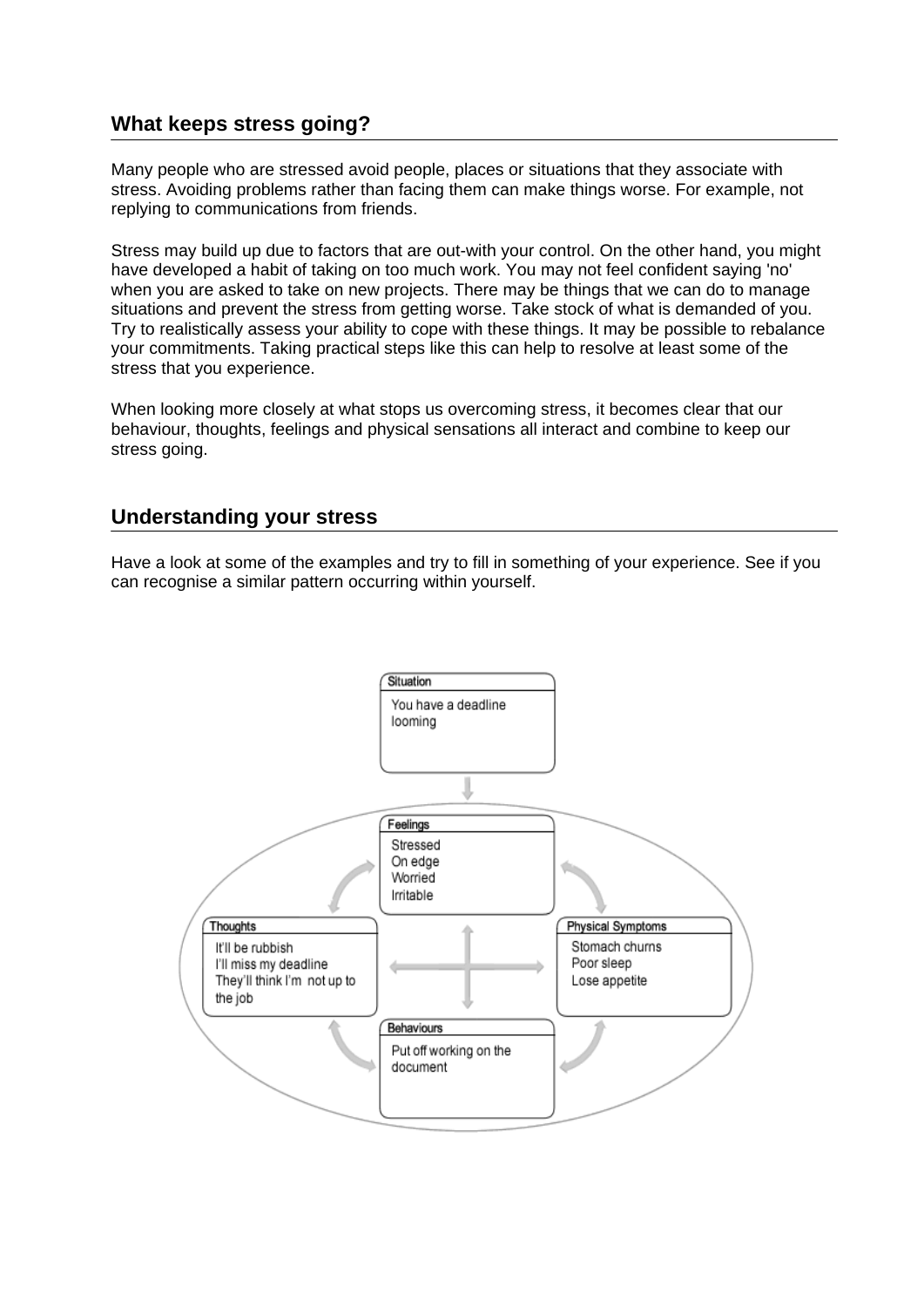

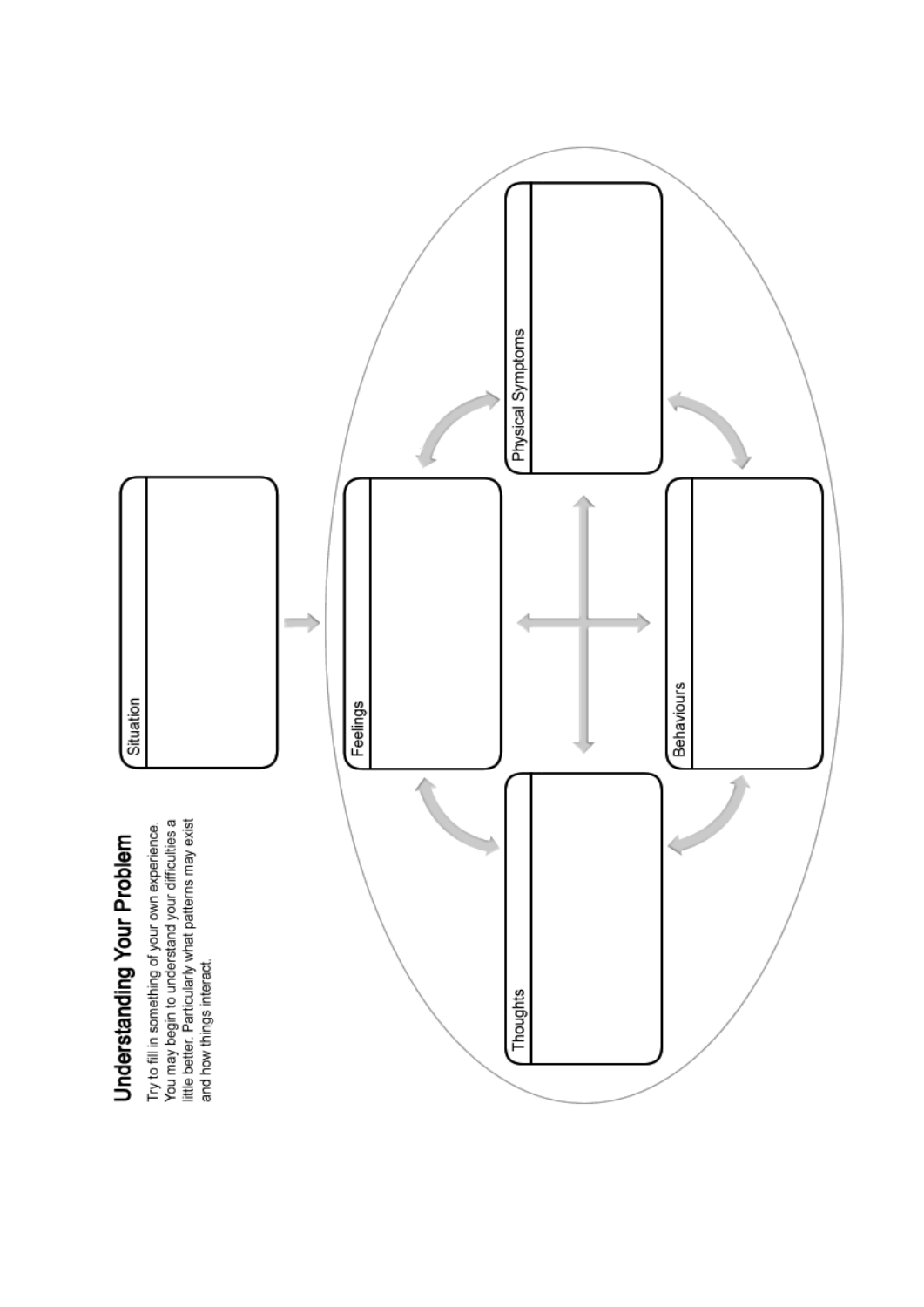### **How have you been coping so far?**

You may have been dealing with at least some of these difficulties for a while already. Think about what you've done so far to cope, and how effective these strategies have been.

- Will it be helpful in the long-term, or is it possible that they might be keeping your difficulties going? For example:
	- o Working harder and for longer hours in order to get more done, but then taking on more projects.
- Think about how you might have coped well with difficulties in the past.
- What is going well currently and what you are doing to achieve that?
- What coping strategies and support do you have available to you? Could you be making better use of these?
	- o Social support speaking to people; family, friends, relatives, colleagues, etc.
	- o Confidence ? being sure of your own ability to cope.
	- o Problem solving being able to work out solutions to problems.
	- o Self-awareness knowing how this problem effects you; your body, thoughts, feelings and behaviours.
	- o Looking after yourself making sure that you have some time to yourself. For example going for walks, having a relaxing bath, etc.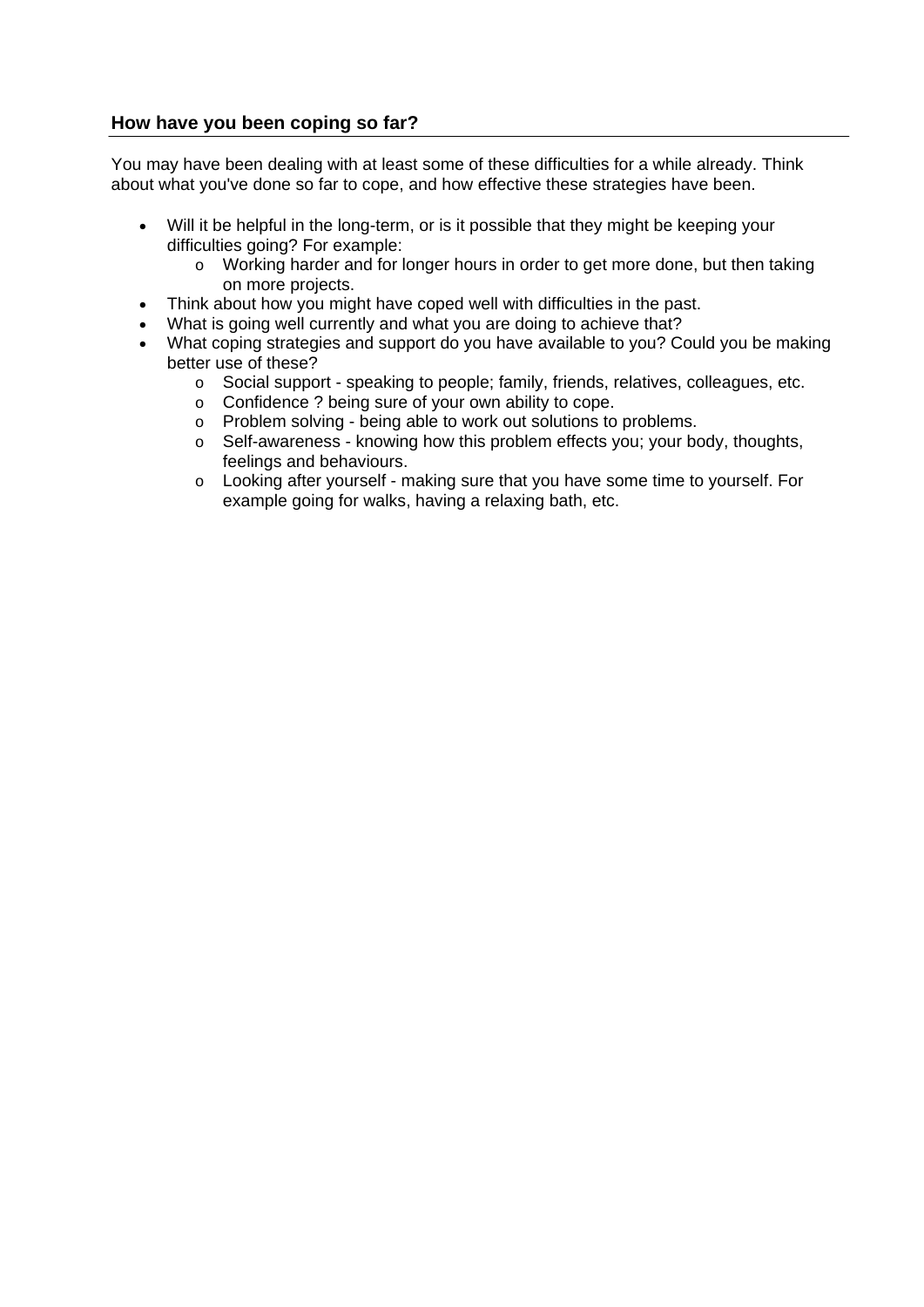# **Challenging unhelpful thoughts**

The way that we think about things has an impact on our stress levels. Many of these thoughts occur outside of our control, and can be negative or unhelpful. It is therefore important to remember that they are just thoughts, without any real basis, and are not necessarily facts. Even though we may believe a lot of our unhelpful thoughts when we are feeling stressed, it is good to remember that they should be questioned as they are often based on wrong assumptions.

The following section will help you begin to recognise if you are thinking about things in an unhelpful or unrealistic way, and discuss how you can start to make changes to this. By doing so, you can learn to see things in a more realistic light which can help to improve your mood and reduce your stress levels. You might have unhelpful thoughts about all kinds of things. Here are some examples:

About Yourself / Your Actions and Thoughts:

- I'm not able to cope
- I'm weak because I can't manage
- I can't do anything more
- I don't feel like I have any control

About the Future:

- I don't see an end to this
- I'm destined to fail
- What if I lose my job?

It is clear to see how this kind of thinking might bring your mood and confidence levels down. Do you ever think in any of the ways outlined above? Fill in your examples below:



You might find it difficult to identify an unhelpful thought. Try thinking about a time when you felt particularly stressed. Consider what was running through your mind at that time.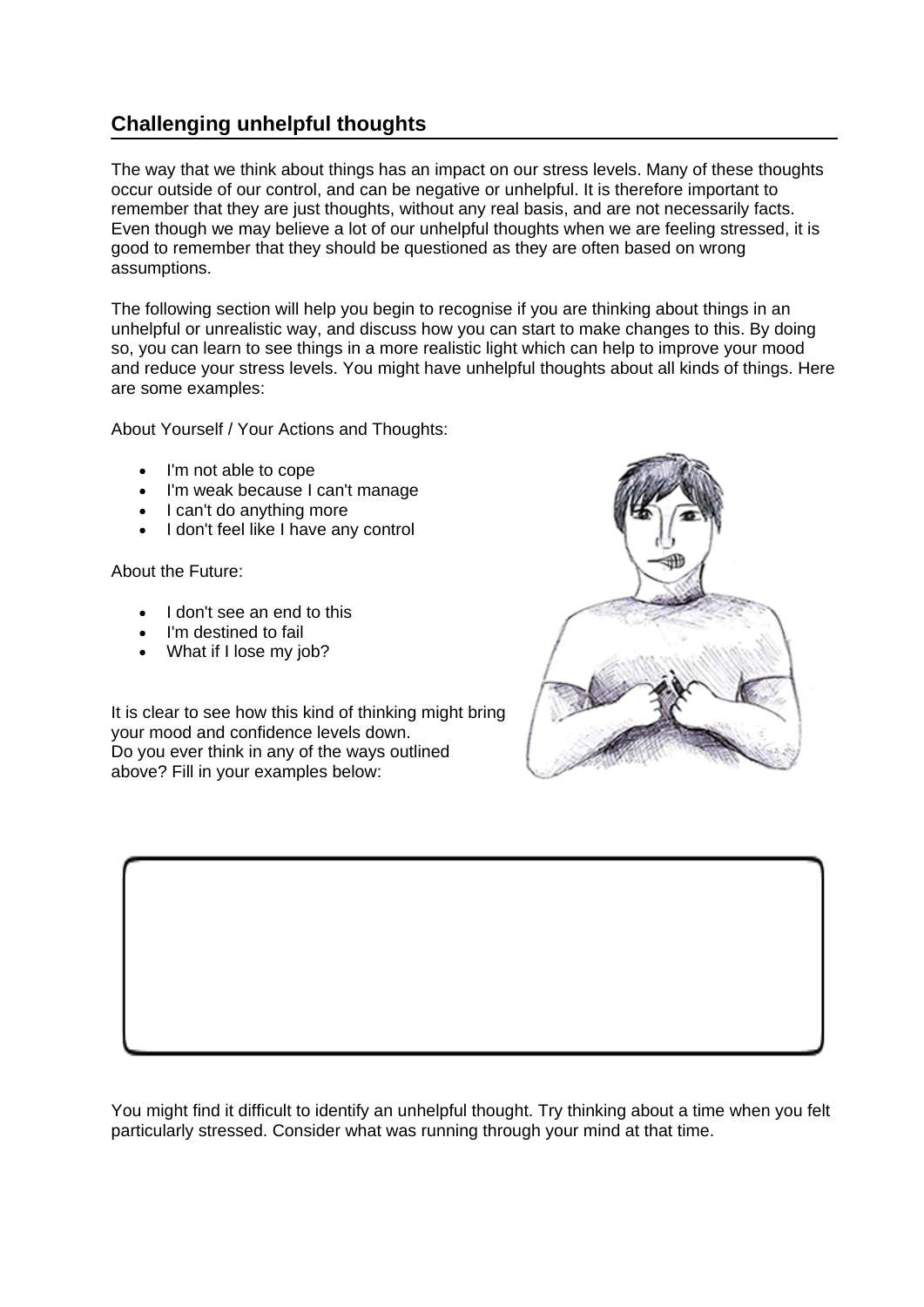### **Patterns of unhelpful thinking**

First you need to be able to recognise an unhelpful thought. Then you can challenge it. Being aware of the common patterns that unhelpful thoughts follow can help you to recognise when you have them. Here are some of the common patterns that our unhelpful thoughts follow:

*Catastrophising* When people are worried about something it is common *Predicting the future* **for them to spend a lot of time ruminating.** You can end up *What if?* This is a set of thinking about the future and predicting what might go wrong. This is instead of just letting things be. You might blow things out of proportion, or come to expect a catastrophe. For example: What if my boss realises that I'm struggling? • What if I lose my job? *Jumping to conclusions* When people are feeling emotionally vulnerable, it is likely *Taking things personally t*hat they take things to heart and become more sensitive to *Mind reading* what people say. They can often make assumptions about why someone said something, begin overly quick to draw conclusions, and thinking that they are the focus of what has been said. For example: My boss will start asking questions if I ring in sick. He's not rung back - he must dislike me. *Focusing on the negative* **Often people can ignore the positive aspects of life or their** I*gnoring the positive* situation. Instead you may focus on negative elements. This *Filtering* **Style of thinking stops us feeling good about ourselves. It can** lower your confidence.

For example:

- We could ignore the fact that we have many friends and focus on the one person that doesn't seem to like us.
- We may give ourselves a hard time over something we are bad at (e.g. sports) and forget all the positive skills and qualities we do have.

*Black & white thinking* Sometimes people only see things as black or white, with no *All or nothing* grey area or in-between. Having this polarised view can lead *Perfectionism*<br> **Should''** thinking *some people into setting themselves impossibly high*<br> **Should''** thinking<br> **Should'** thinking<br> **Should'** thinking standards, being overly critical and struggling to recognise any achievement due to their perfectionism.

- That was a complete waste of time.
- They must hate me.
- I should always get full marks.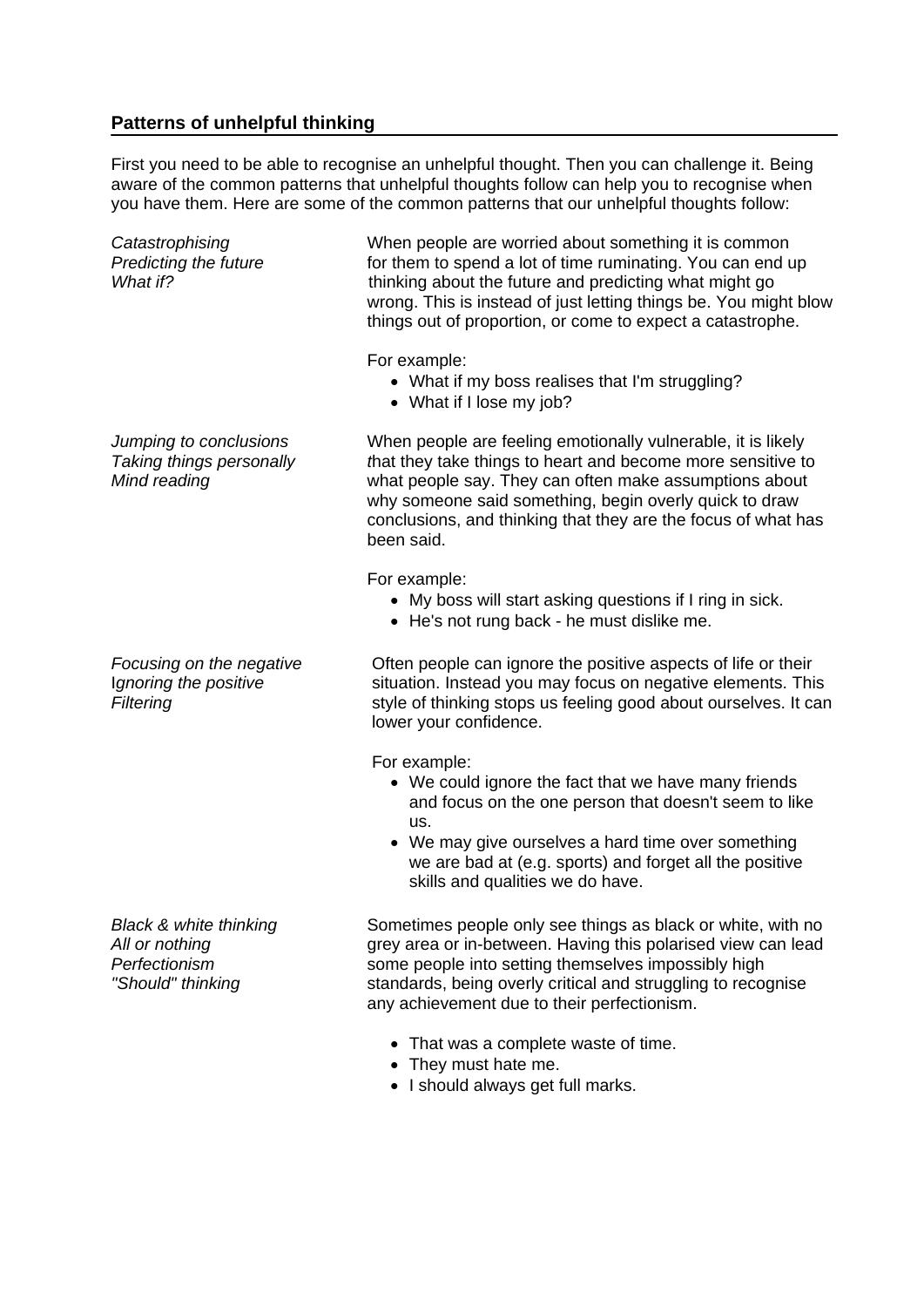**Over-generalising** Based on one isolated incident you might assume that other *Labelling* events will follow a similar pattern in the future. You might find it hard to see a negative event as a one-off. This can also mean that you label yourself, often unkindly, which can lower your mood and confidence, perhaps even leading to feelings of hopelessness.

For example:

- Failing my driving test means I'll fail at everything.
- The neighbour's dog snarled at me, all dogs are vicious!
- I'm useless

Do any of your unhelpful thoughts follow some of these patterns? Jot down any examples you can think of into the box below:

| Unhelpful Thought       | Category  |
|-------------------------|-----------|
| e.g. "I'm such a loser" | Labelling |
|                         |           |
|                         |           |
|                         |           |
|                         |           |
|                         |           |
|                         |           |
|                         |           |
|                         |           |
|                         |           |
|                         |           |
|                         |           |

We can learn techniques to challenge these unhelpful thoughts. This can help to improve your mood and reduce your stress levels. The next part of this handout will discuss how we can go about challenging our unhelpful thoughts. You may come up with a more balanced thought that is accurate and based on evidence.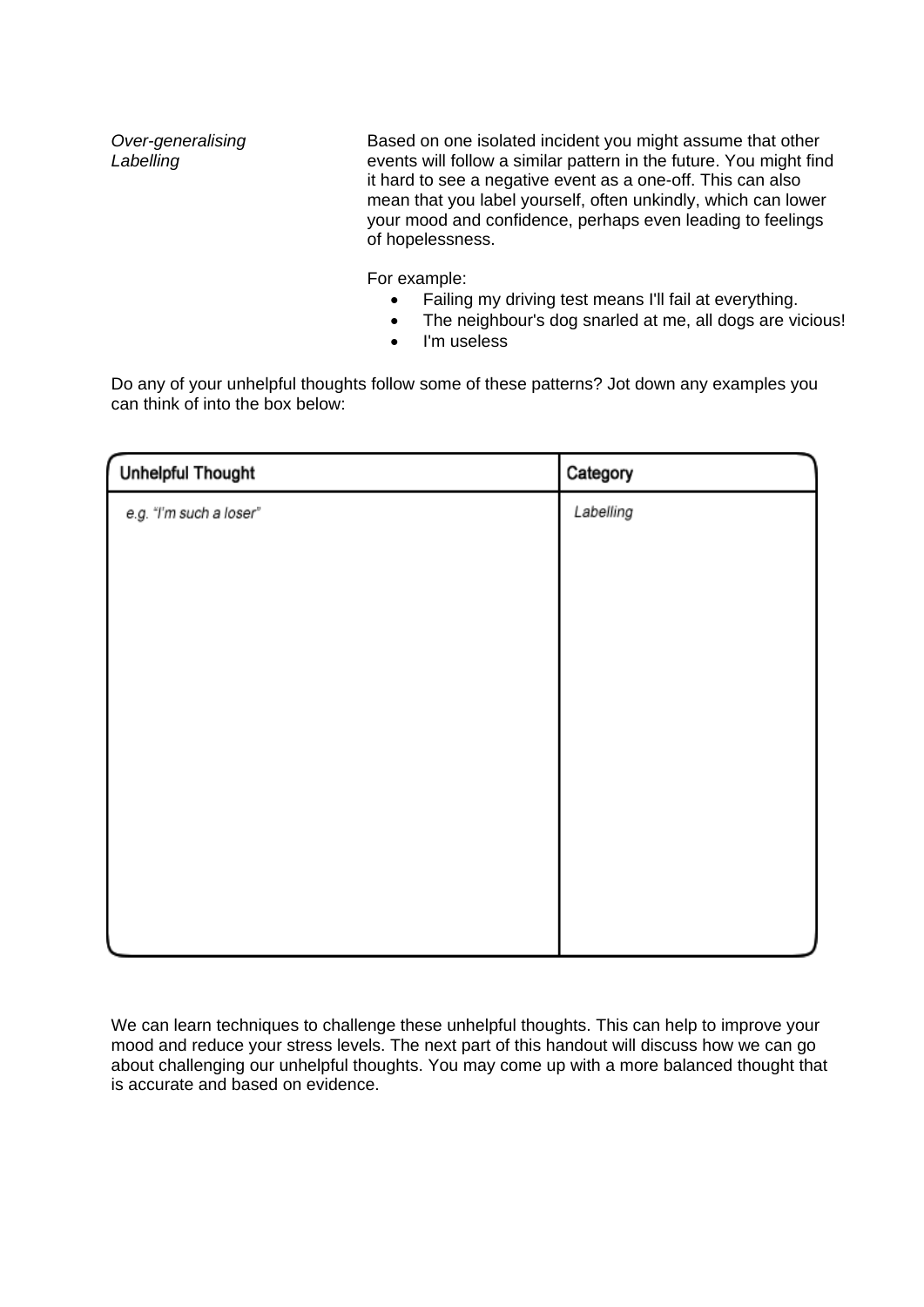### **How to challenge unhelpful thoughts**

Once you have recognised an unhelpful thought the next stage is to challenge it. To do this, you can ask yourself a serious of questions. See the example below:

*Situation: Deadline approaching for piece of work.* 



*How you feel: Overwhelmed, irritable, on edge, worried, angry. Unhelpful thought: I should have started this work sooner. I'll never finish it in time!* 



### **Challenges to an unhelpful thought**

Now you can challenge your unhelpful thoughts by asking these questions.

### *Is there any evidence that contradicts this thought?*

- I've always done a good job of my work before.
- I've met deadlines well in the past.

### *Can you identify any of the patterns of unhelpful thinking described earlier?*

- Catastrophising.
- Should thinking.

### *What would you say to a friend who had this thought in a similar situation?*

You still have time, just plan how to use your time best and get your head down.

### *What are the costs and benefits of thinking in this way?*

- Costs: I am likely to distract myself from getting the work done. It makes me anxious before I even start the work. It puts me under even more pressure.
- Benefits: I can't think of any.

### *How will you feel about this in 6 months time?*

I'll probably look back and laugh about how silly I was being.

### *Is there another way of looking at this situation?*

• I've always met deadlines in the past so I should be OK. I can only try my best. If I miss the deadline then I can just send the work as soon as it is finished.

Once you have asked yourself these questions, you should read through your answers. Try to come up with a more balanced or rational view. For example:

*I have met deadlines in the past and I am good at working quickly. I have plenty of time if I carefully plan what I need to achieve.* 

Try to apply these questions to the unhelpful thoughts that you notice. It can help to improve your mood and reduce your stress levels. You can use this technique to test your thoughts are realistic and balanced.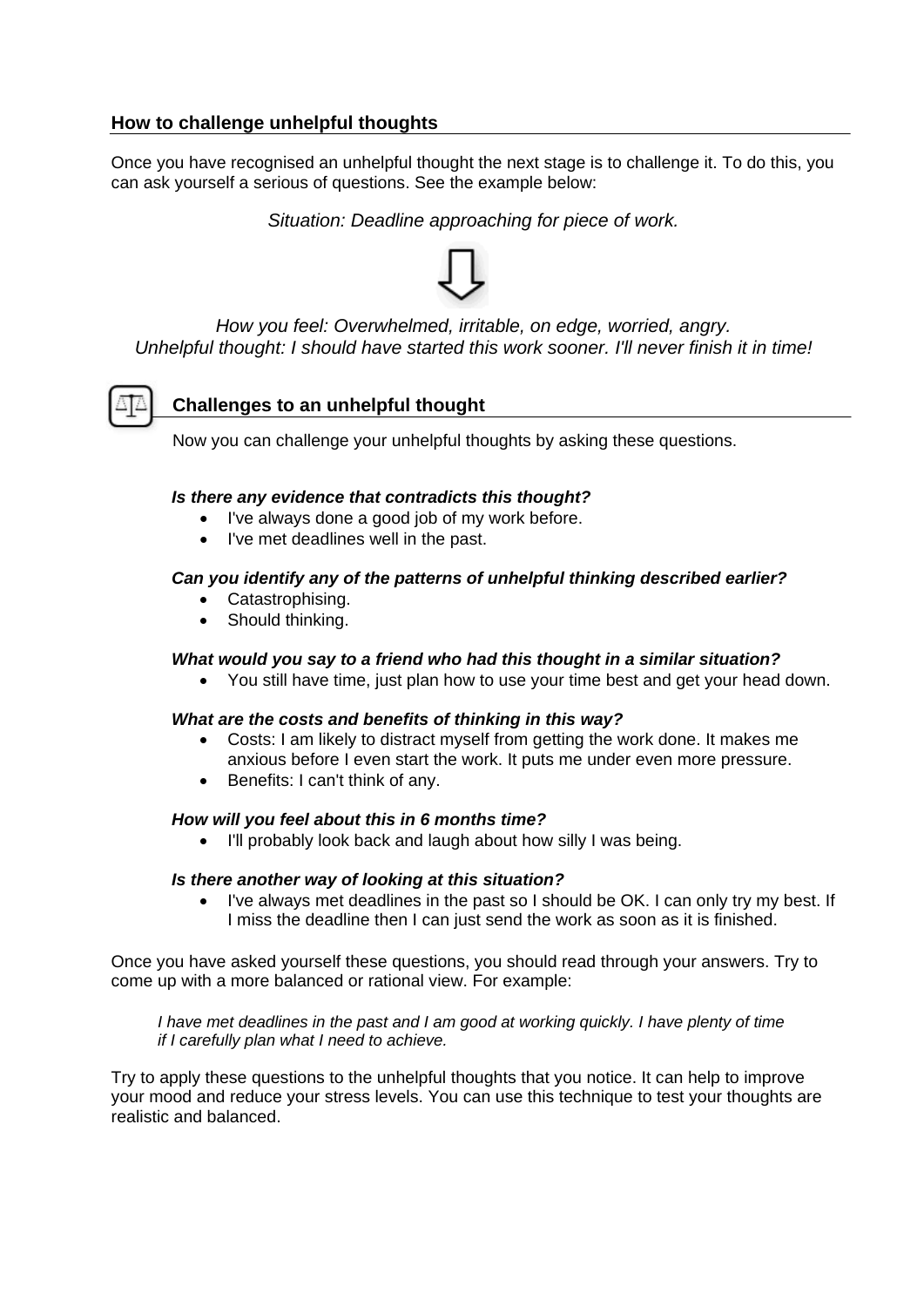# **Challenging Unhelpful Thoughts**

Taking a particular unhelpful thought, see if you can test it.<br>Ask questions to test whether your belief has any real basis.

| <b>Unhelpful Thought</b>                                                    |
|-----------------------------------------------------------------------------|
|                                                                             |
|                                                                             |
|                                                                             |
|                                                                             |
| Challenges                                                                  |
| Is there any evidence that contradicts this thought?                        |
|                                                                             |
| Can you identify any patterns of unhelpful thinking?                        |
|                                                                             |
|                                                                             |
| What would you say to a friend who had this thought in a similar situation? |
|                                                                             |
| What are the costs and benefits of thinking in this way?                    |
| Benefits:                                                                   |
| Costs:                                                                      |
|                                                                             |
| How will you feel about this in 6 months time?                              |
|                                                                             |
| Is there another way of looking at this situation?                          |
|                                                                             |
|                                                                             |
|                                                                             |
| <b>Balanced Thought</b>                                                     |
|                                                                             |
|                                                                             |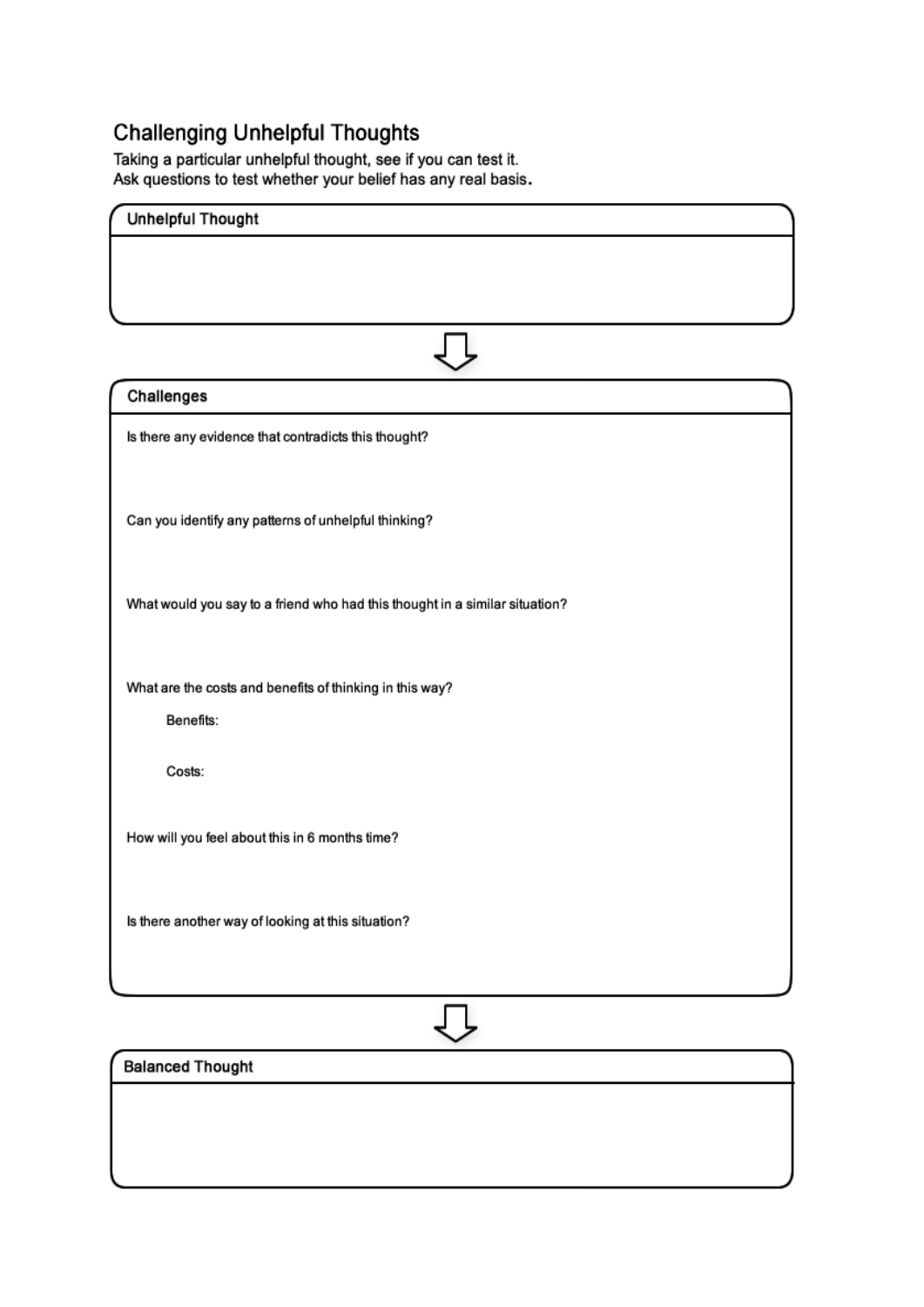# Identifying Unhelpful Thoughts

Whenever your mood changes, try to write down what you were doing, how you felt and what you were thinking at the time.<br>You might find that patterns begin to emerge.

| Situation | Feelings | Thoughts |
|-----------|----------|----------|
|           |          |          |
|           |          |          |
|           |          |          |
|           |          | ı        |
|           |          | ı        |
|           |          | ı        |
|           |          |          |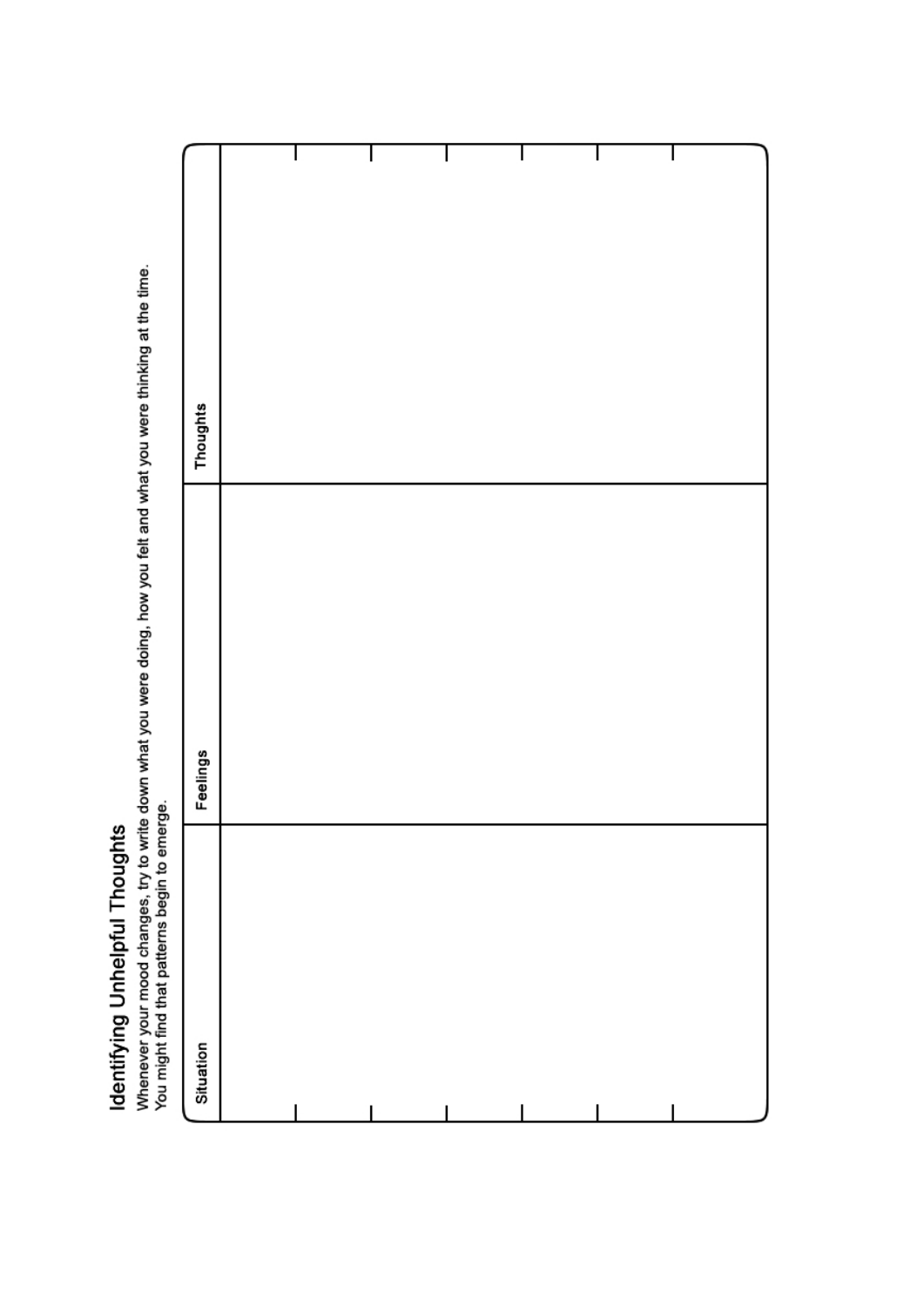# **Relaxation**

It is important to make time to relax and do activities that are enjoyable. This can help to improve your mood and reduce your stress levels by calming the body and mind. It can also help you to sleep. Without taking the time to unwind, it is easy to feel overwhelmed and stressed.

Relaxation can involve doing something that you enjoy, or just being by yourself. Good examples might be reading a book or having a bath. Exercise is also particularly effective at helping us to relax. What you do does not really matter. Try to choose something that you will look forward to and that gives you a break. Doing an activity that you enjoy will also give you less time to spend worrying. Here are a list of activities that might help you to relax.

Suggestions:

- Do some exercise (e.g. swim, cycle)
- Read a book
- Watch your favourite TV show
- Go to the cinema
- Do something creative (e.g. draw, paint)
- Visit a friend or family member
- Have a bath



Try to add some of your own ideas into the box below. You will know what works best for you.

Try to find time to relax every day. This might seem difficult, but it is worth making time for. It can help you to feel a lot better. There are audio relaxation guides available that you might find a helpful support.

There are also some exercises described in the next few pages. They are specifically designed to help you to relax. However, you should stop the exercise if at any time you begin to experience discomfort or pain.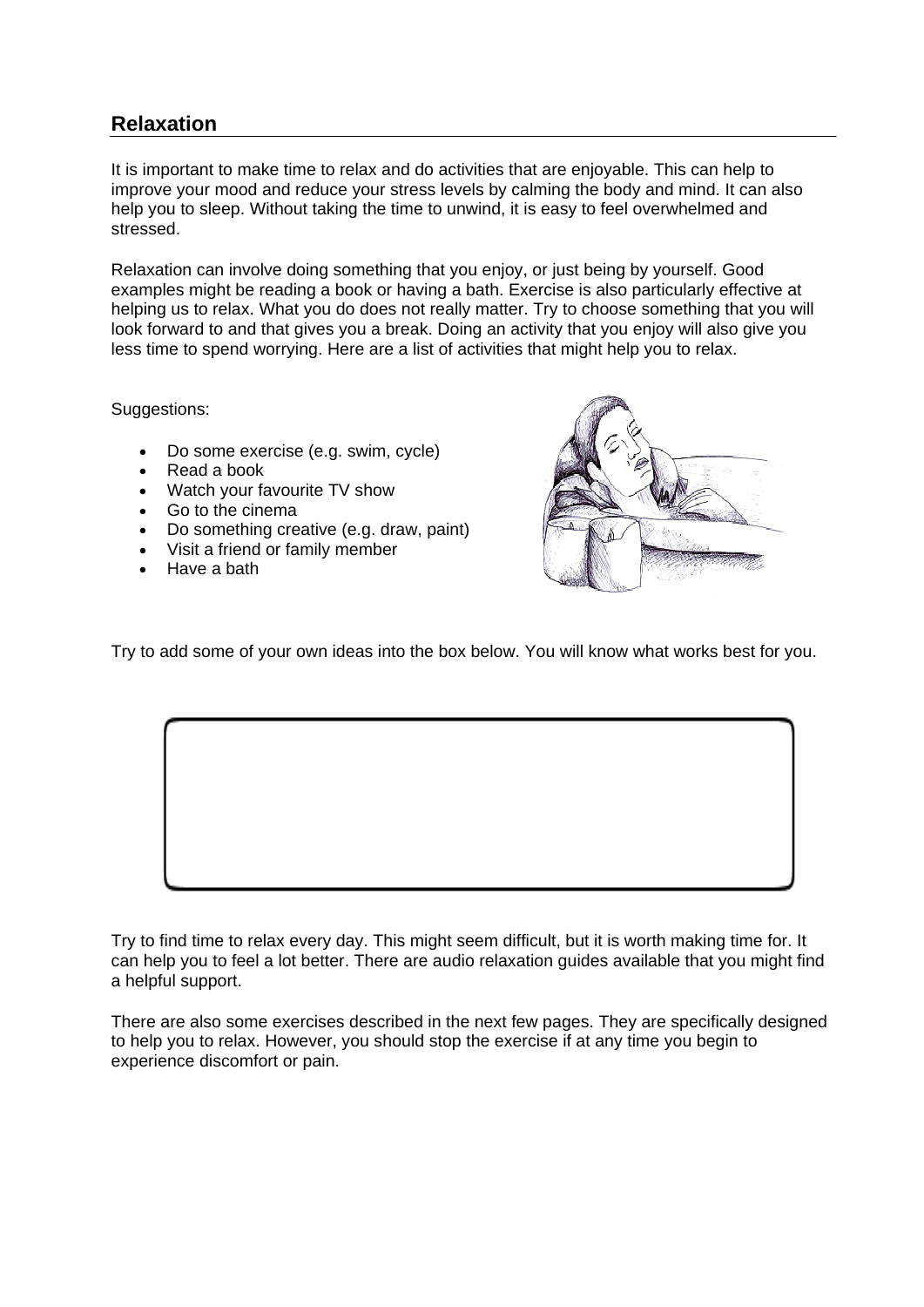### **Controlled breathing**

This simple technique involves focusing on and slowing down our breathing patterns. Many people find this simple exercise very relaxing. It can be particularly helpful for those who feel dizzy or light headed when they feel worried or stressed. This sometimes happens because people's breathing changes and gets quicker when they feel distressed.

This can be an uncomfortable and unpleasant experience. It can make people even more on edge, and a vicious cycle can occur. Learning controlled breathing exercises can help you to manage these feelings more effectively. It can also help to give your mind and body a chance to calm down.

Remember, you can use this exercise to help you relax at any time. You could even use it to help you get off to sleep. However, it is particularly useful if you ever feel lightheaded, dizzy or faint.





Get into a comfortable position.



# **Middle**

Work out a stable breathing rhythm. Perhaps try to breathe in for three seconds, hold this breathe for two seconds, and then breathe out for three seconds. It can be helpful to count as you do this

e.g. **IN: 1 -2 - 3, HOLD: 1 - 2, OUT: 1 – 2 - 3, HOLD: 1 - 2.** 



# **Ending**

 Repeat this action for a few minutes. You should soon begin to feel more relaxed. If you were feeling dizzy then this should also get better after a few minutes.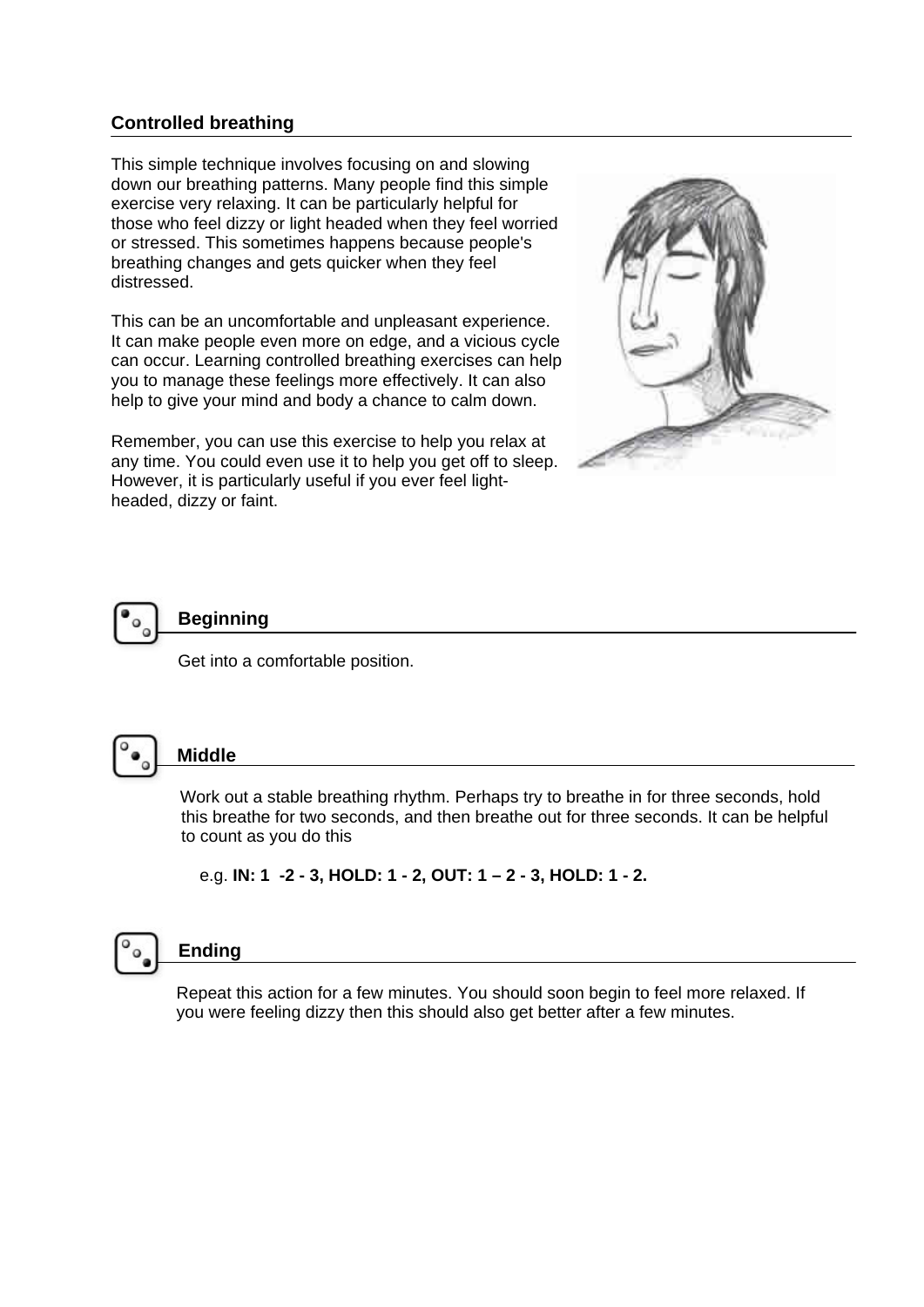### **Muscular relaxation**

Tension often builds up when we feel upset or stressed. These symptoms can be painful and can cause anxiety in themselves. Muscular relaxation exercises can help you to control such unpleasant symptoms. They can reduce physical tension and help you to relax in general.

During this exercise you have to tense and then relax different muscles in your body. You should focus on the feelings that you experience whilst doing this. With practice you will then be more able to recognise and respond to the onset of tension.

You can work through as many muscle groups as you like. Don't feel that you have to cover every muscle in your whole body. It can be helpful to stick to the same muscle groups each time you practice. That way you can get into a routine which you can easily remember. If you practice this nearly every day you will probably notice an improvement after a couple of weeks.



# **Beginning**

Find somewhere comfortable and quiet where you won't be interrupted. You can either sit or lie down to practice this exercise. Begin by focusing on your breathing. Try to have a slow and comfortable pace. You could use the controlled breathing technique described earlier. Do this for a few minutes to prepare for the muscular relaxation exercise.



# **Middle**

 Try to tense each muscle group for around five seconds. Don't tense the muscle too tight. Focus on the sensations that this brings. Then relax your muscles for a similar length of time, and again, focus on how this feels. Then move onto the next muscle group. Try to remember to keep your breathing at a comfortable pace throughout. Below are some suggestions of muscle groups that you may wish to work through:

- Legs point your toes and tense your muscles as if you were trying to stand up.
- Stomach tense your stomach muscles.
- Arms make fists and tense your muscles as if you were trying to lift something.
- Shoulders shrug your shoulders. Lift them up towards your ears.
- Face make a frowning expression. Squeeze your eyes shut and screw up your nose. Clench your teeth.

# **Ending**

 It can be helpful to spend a few minutes just lying quietly in a relaxed state. See if you can notice any tension in your body and try to relax it. Otherwise, just let the tension be. If your mind wanders, try to bring your concentration back to your breathing.

 Finally, count down silently and slowly: **5 – 4 – 3 – 2 – 1 - 0,** come out of the relaxation in your own time. See if it's possible to carry that relaxed feeling into whatever you do next.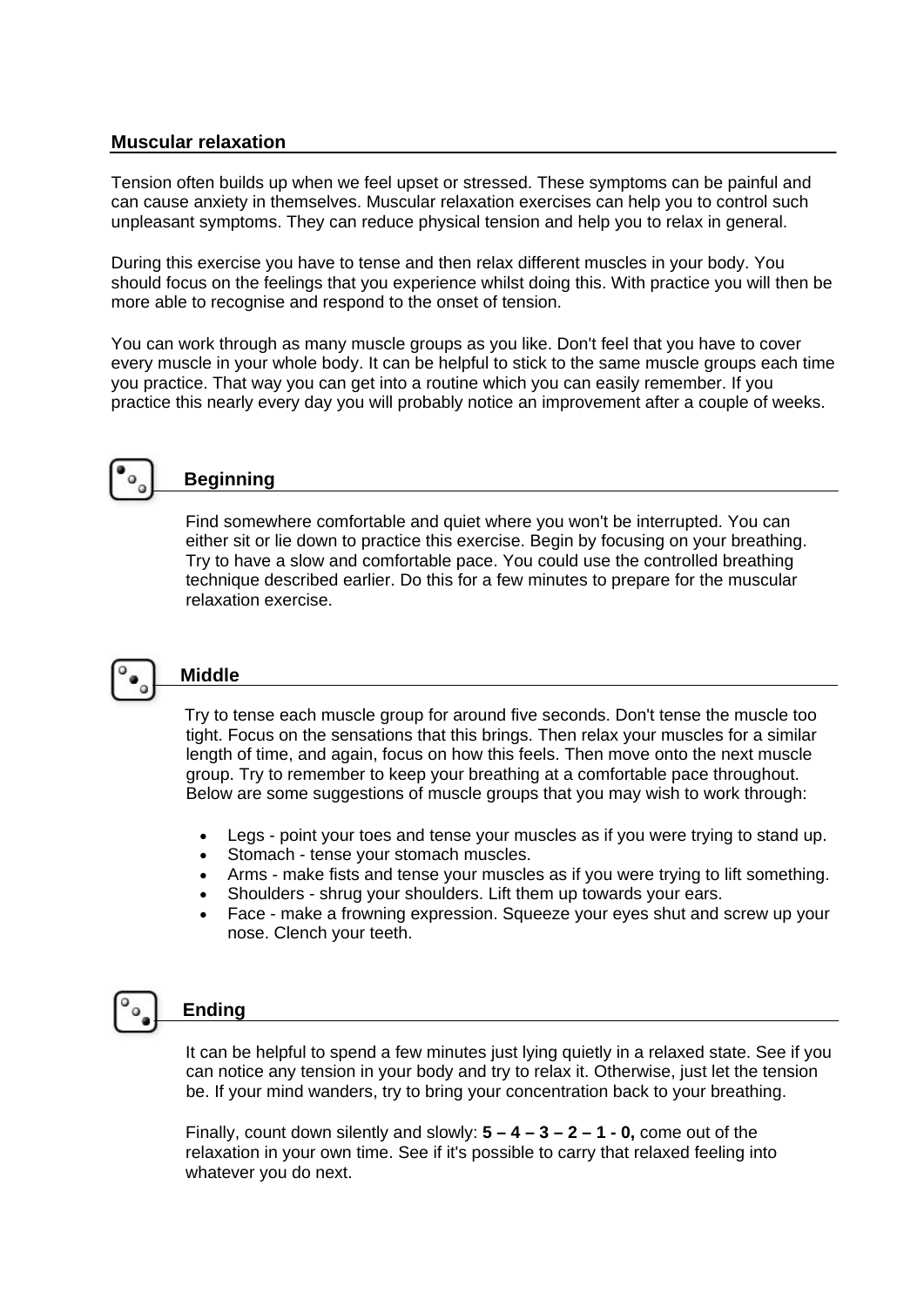### **Distraction**

Distraction is a good technique to fend off symptoms of anxiety and stress when they feel overwhelming. This can also give you space to deal with a situation in a more considered and positive manner. It is also helpful when you don't have the space or time to use a more proactive approach, such as a relaxation exercise.

Distraction simply involves trying to take your mind off uncomfortable symptoms or thoughts. You can do this by trying to focus on something unrelated. Often this helps them to pass. It is still important to remember that the symptoms of anxiety are not harmful or dangerous. Even if you didn't use distraction or relaxation techniques, nothing terrible would happen.

Ideas to help distract you from your troubling thoughts or anxiety include:

- Try to appreciate small details in your surroundings.
- Count backwards from 1000 in multiples of 7.
- Focus on your breathing, for example, how it feels to breathe in and out.
- Count things that you can see that begin with a particular letter.
- Visualise being in a pleasant, safe and comfortable environment (e.g. being on a beach).
- Listen to your favourite music. Try to pick out all the different instruments and sounds that you can hear.

As with any relaxation exercise, it may take a few minutes before you begin to feel like it is working.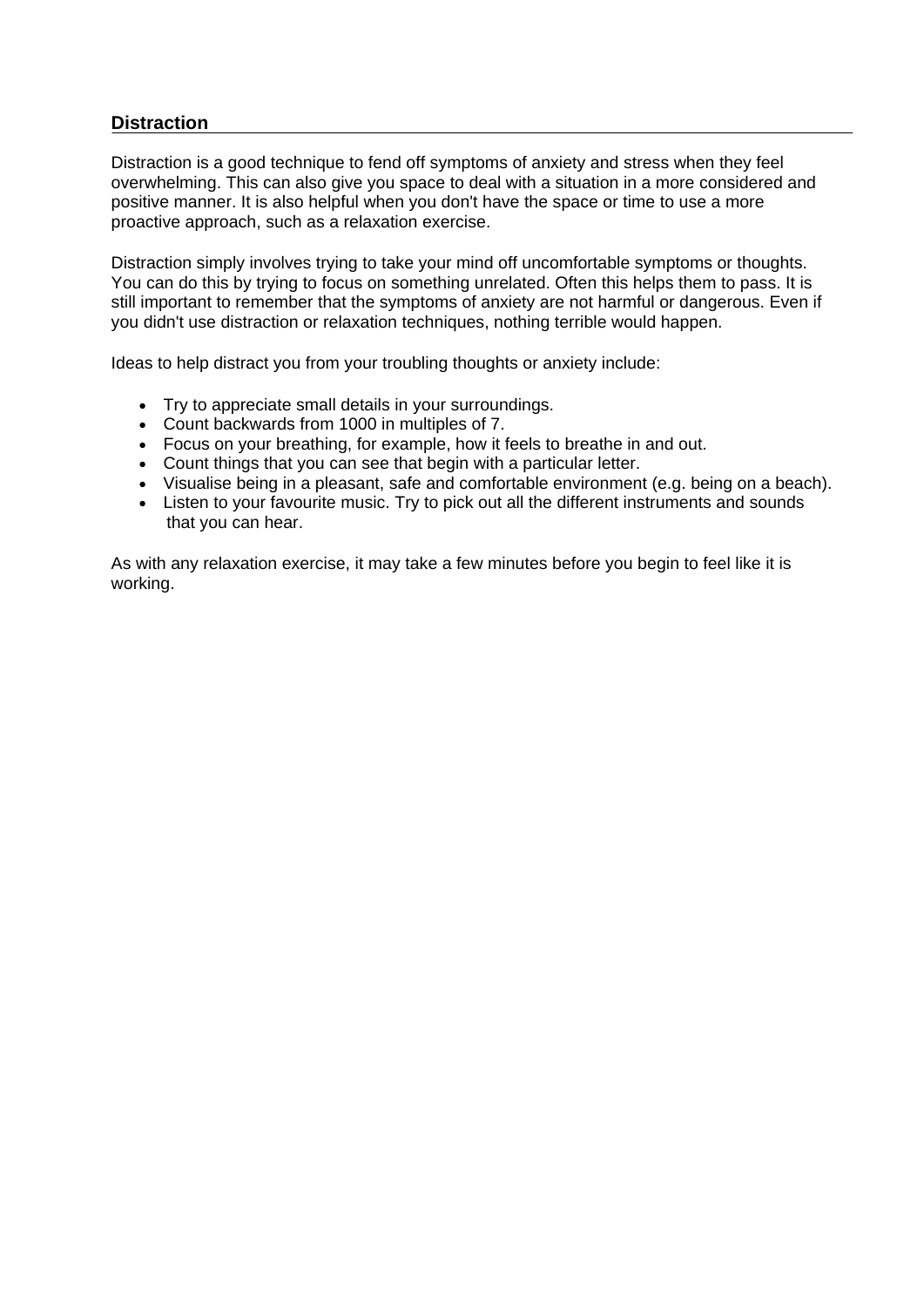# **Problem Solving**

You might find it more difficult to cope if you have lots of problems that you can't seem to get on top of. This can have a clear impact on our stress levels. Struggling with unresolved problems can often make us feel worse. We can end up worrying or ruminating over our problems without finding a way to resolve them. This can make us feel even more upset, and can end up interfering with our sleep.

It can help to develop a structured way of working through a problem. Beginning to overcome some of your problems might help you to feel better. You can improve your problem solving skills by learning to apply the steps outlined here.



# **Identify your problem**

The first thing to ask yourself is "what is the problem"? Try to be as specific as possible.

For example:

- "I owe £400 to my friend."
- I am going to miss this deadline."



### **Come up with possible solutions**

Try to list every way that you can think to overcome your problem. Don't worry about how unrealistic an idea seems. Write down anything and everything. The best solutions are likely to be the ones you think of yourself. This is because nobody really knows your situation as well as you do.

It may help to consider:

- How you might have solved similar problems in the past.
- What your friends or family would advise. How you would like to see yourself tackling the problem.



### **Choose a solution**

Next you need to select the best solution from your list. Think carefully about each option. It is useful to go through all the reasons 'for' and 'against' each idea. This will help you to make a good decision and select the best solution.

After this you may find that you are still unsure. Perhaps a couple of approaches seem equally good. Try to pick one to begin with. If it doesn't work then you can always go back and try out a different one later.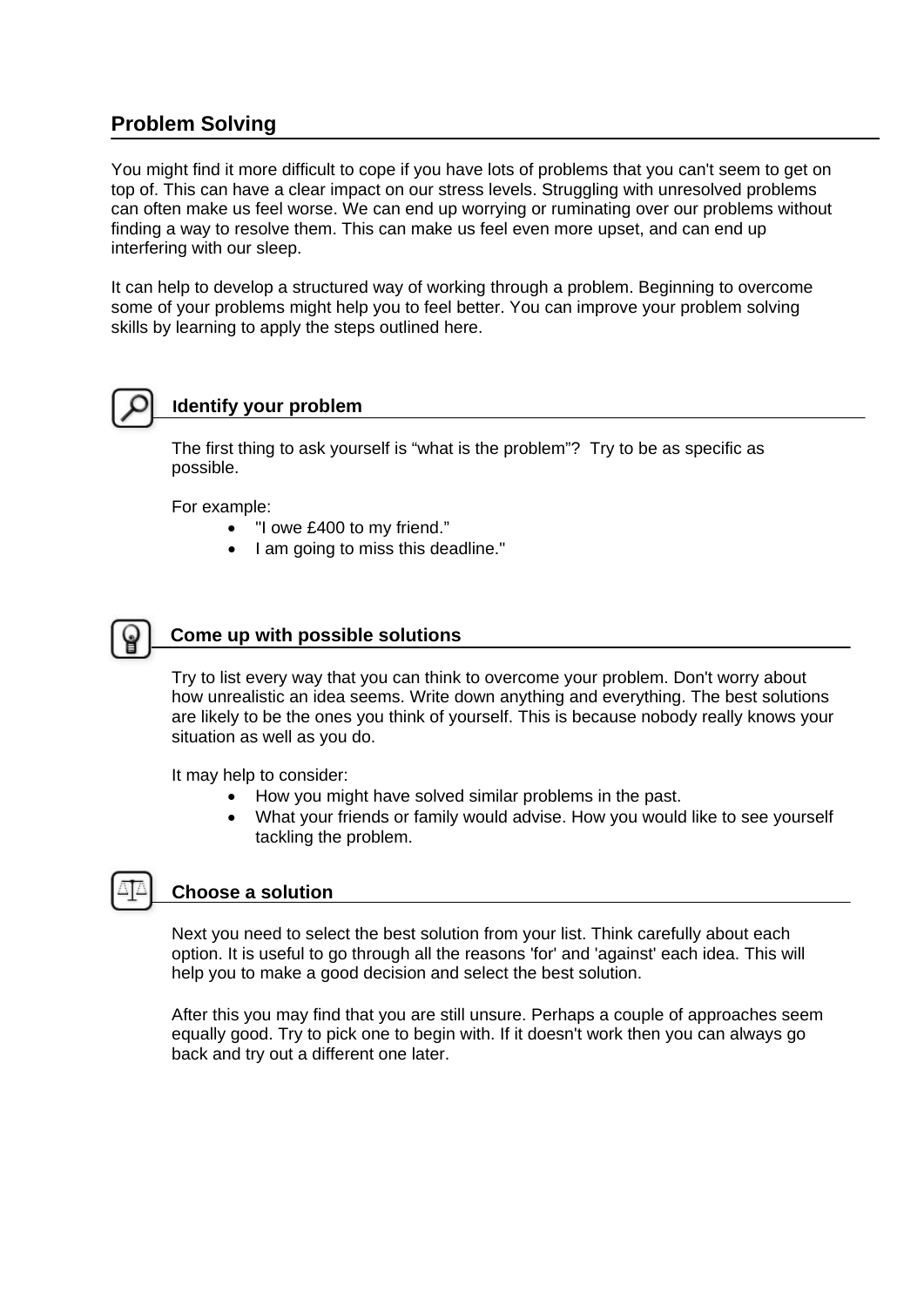# **Break down your solution**

To help you carry out your chosen solution, it can be useful to break it down into smaller steps. This can make it easier and more manageable to follow through. The number of steps required will vary depending on the solution and how complex it is. For example: Someone with debt may have decided to try and resolve their problem by getting a part time job. This would require several steps.

- 1. Buying a newspaper with job adverts.
- 2. Choosing which jobs to apply for.
- 3. Creating a CV.
- 4. Sending out their CV.
- 5. Buying interview clothes.
- 6. Preparing answers to potential interview questions.



### **Try out your solution and review the outcome**

Follow the steps required to carry out your solution. Simply take them one at a time. Go at your own pace and don't allow yourself to feel too rushed.

 Once you have completed all the steps, you should then review the outcome. If you have successfully resolved your problem then great. If the problem still exists then don't give up.

- Is there another solution on your list that you could try?
- Is there a different solution that you have yet to consider?
- Can you ask someone else if they have any ideas or advice?
- Can you combine any of your solutions?

 It is useful to remember that not all problems are within our control. This can make it really difficult if not impossible to resolve using the steps above. Perhaps you will have to wait, or ask someone else to take action instead. In such a situation, try not to worry. Nothing can be gained from worrying about something that you have no control over.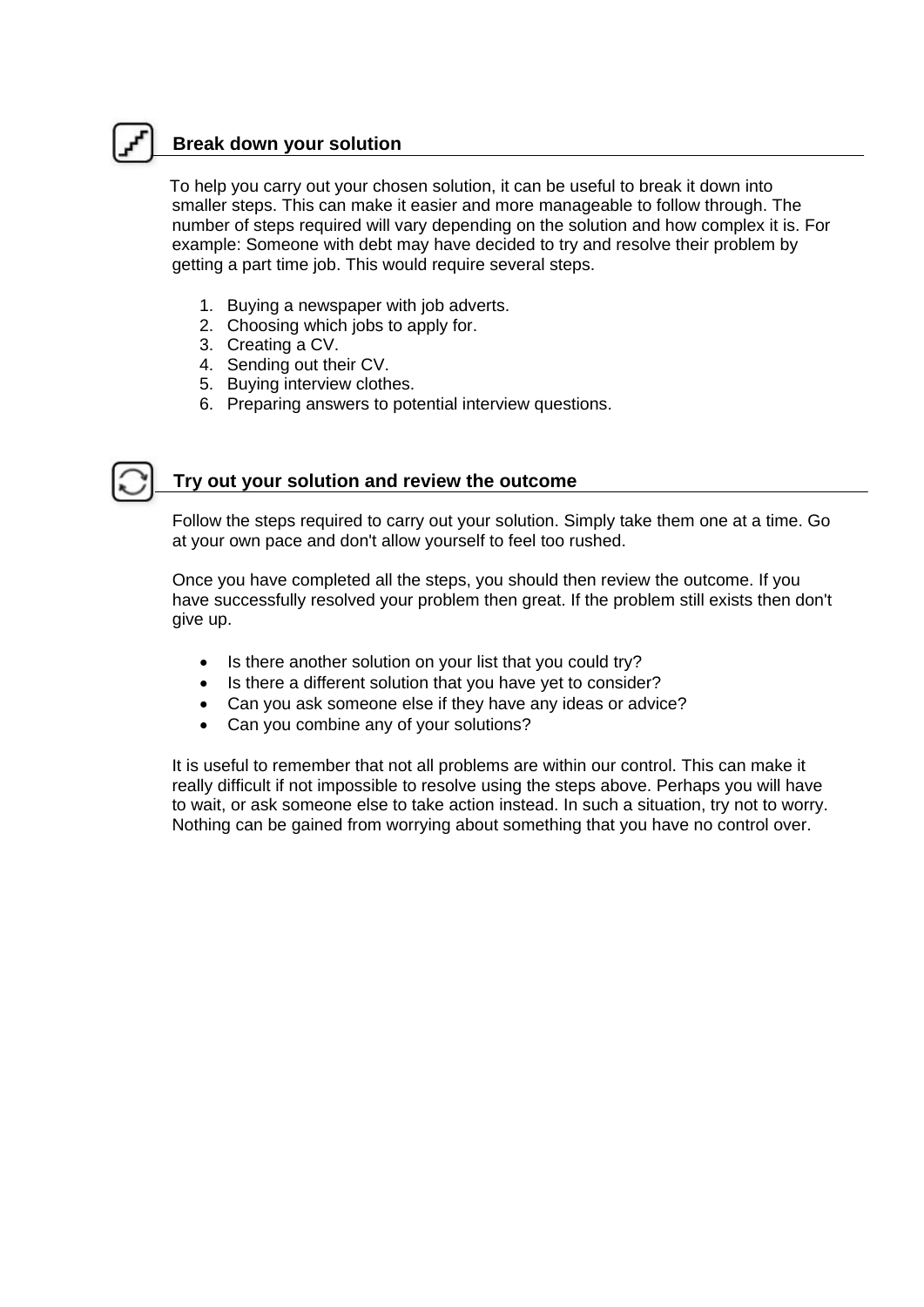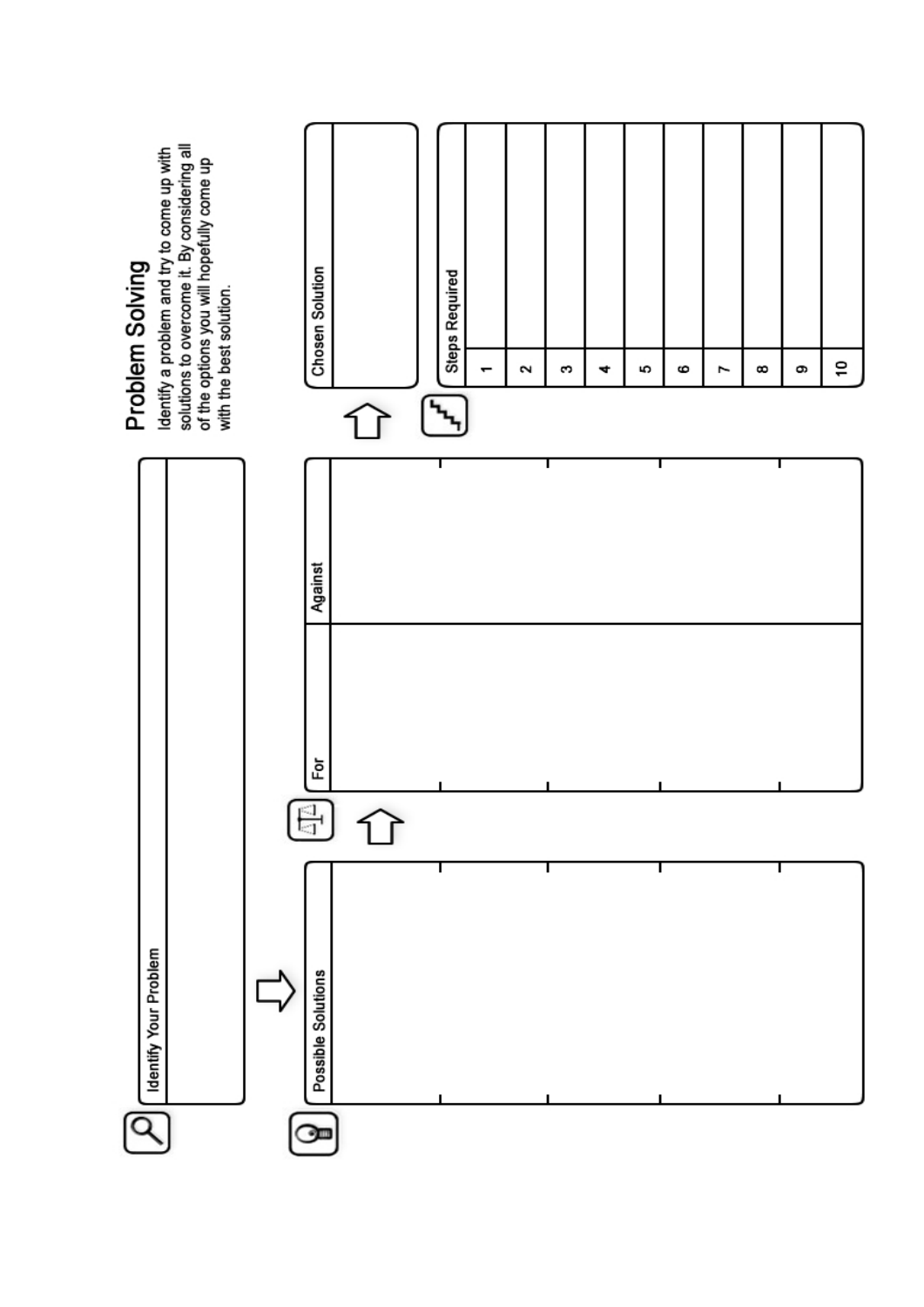# **Looking After Yourself**

Taking steps towards a healthy lifestyle can have a real impact on our stress levels. On the other hand, unhealthy habits can put your health, or the health of others, at risk. It can be a real challenge to overcome some habits or behaviours. Focusing on the benefits of positive change may boost your motivation.



### **Alcohol**

Alcohol can impact your ability to cope and control behaviours. This can be unhelpful if you are trying to overcome problems with anger or anxiety. It can also interfere with your mood, and the quality of your sleep. You might think that consuming alcohol would help you sleep. In fact, as your body processes alcohol overnight it can wake you up. Some people use the numbing effect of alcohol to avoid thinking about or facing problems. Unfortunately, this approach can be damaging and make things worse. Drinking a lot and often can lead to a pattern of addictive substance misuse.



# **Drugs**

Many drugs have a sedative or stimulant effect on the body which can have an impact on your sleep and mood. Some people use recreational drugs as a distraction, to and make things worse. Developing a habit of regular or increasing use can lead to a avoid thinking about or facing problems. Using such substances can be damaging pattern of addictive substance misuse.



### **Smoking**

The content of cigarette smoke and nicotine replacements act as a stimulant. This can have an impact on your sleep and your mood. Some people say that smoking helps them to cope with stress. Smoking is known to have a negative impact on long-term physical health.



### **Caffeine**

Caffeine can trigger a reaction that is similar to the symptoms of anxiety. It can also reduce the quality of sleep. It is best not to have anything caffeinated within four hours of bedtime. Coffee, tea, hot chocolate, energy drinks, and some fizzy drinks contain caffeine.

By cutting down or stopping your consumption of potentially harmful substances, you are taking steps towards a healthier lifestyle.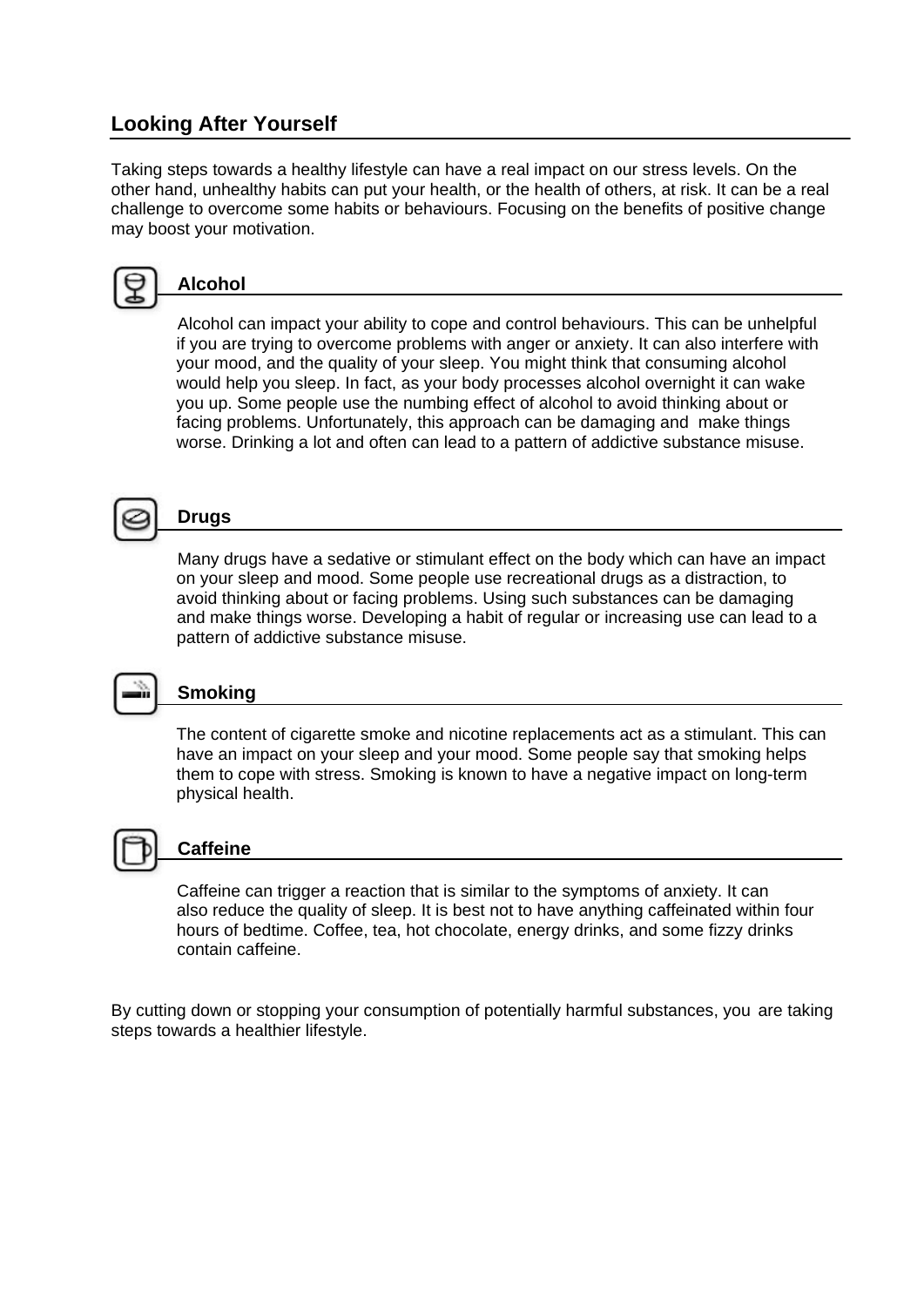# **Relationships / Social Network**

 Good relationships and support from friends and family can really help us cope better. It can also mean that we overcome problems more quickly and for longer. It can be really helpful to talk through difficulties with friends. You could discuss ways of coping, and some of them might have been through something similar.



# **Healthy Eating**

What you eat and drink can have a significant impact on both your mood, sleep and physical health. Consider making changes towards having a balanced, nutritious diet. Try to eat regular meals and stay hydrated. Avoid unhealthy food that contain a lot of fat or sugar. Also, consider what you eat and drink close to bedtime. Caffeine, alcohol or a large meal can interfere with your sleep.



# **Exercise**

Keep ing fit and active can improve your physical health, mood and ability to cope with problems. Try to get at least some gentle exercise each week. You could try going for While exercise can also help us sleep, try not to be too active close to bedtime as this a walk, doing the garden or housework, playing sport or joining an exercise class. can keep you awake.



# **Routine**

Having a consistent routine can help give structure to your life. Patterns can be set as we react the same way or do the same thing in certain situations. Our body can begin to expect and follow such routines. For example, taking time to relax and unwind before bed, and getting up at the same time.



### **Surroundings**

Notice the impact of your environment on your mood. Consider the noise, temperature and light that you have to deal with. Your comfort and the tidiness of your surroundings can all have an impact on your mood. It can also effect your sleep and your overall ability to cope with problems. Try to take practical steps to resolve any particular issues.

Now you have some ideas to inspire healthy changes to your lifestyle, why not try them out? You could ask a friend for support. If you build them into your daily routine they won't seem like such a chore. Before long you might forget you ever did anything different!